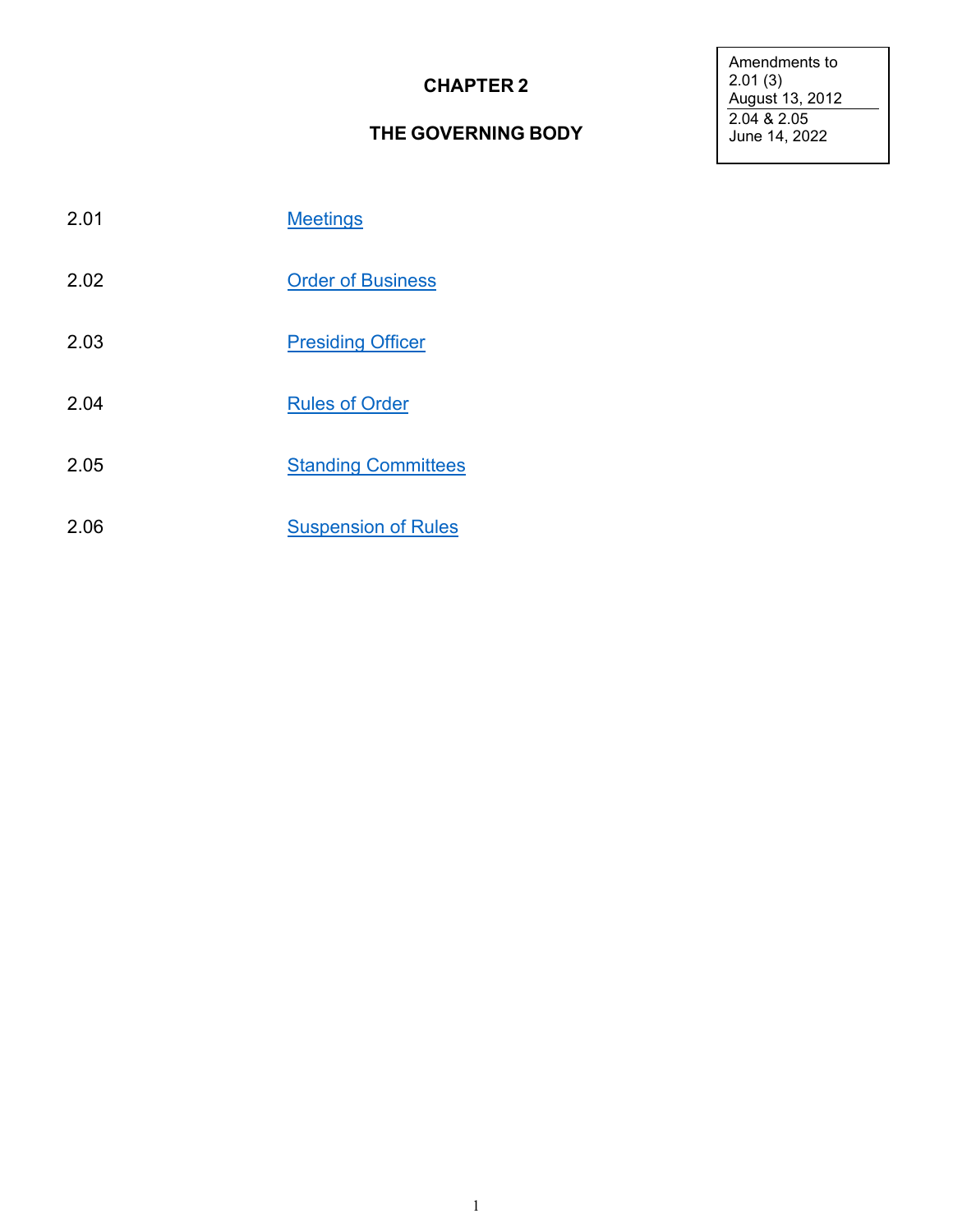## **THE GOVERNING BODY**

<span id="page-1-0"></span>**2.01 Meetings.** These meeting location rules apply to the board, committees, sub-committees, and focus groups. Exception to this rule would be a specially posted meeting to inspect or tour a village facility or other extraordinary circumstance. In this case, the recording requirement as specified in item 7 is optional. These types of meetings would have to be for specific reasons and properly posted.

- (1) **Place Of Meetings.** All meetings of the Board, including special and adjourned meetings, shall be held in the Village offices or in the auditorium of the Village Hall, as specified in the posting*.* All posted meetings shall be held in the Village administration meeting room or the Village Hall auditorium when larger crowds are expected, with the exception of the Library Committee which normally meets at the Library during hours of operation. If there are extenuating circumstances which require the Village Board or Committee to meet with another local government unit, the duly posted meeting may be held outside the Village of Ephraim but must be held within the limits of Door County.
- (2) **Open Meeting Law**. Except as provided in sub. (5), all meetings of the Village Board, Committees, Boards and Commissions are open to the public and shall be preceded by public notice as provided in **19.84, Wis. Stats**.
- (3) **Regular Meetings**. Regular meetings of the Village Board shall be held on the second Monday *Tuesday* of each calendar month at 7 p.m. Any regular meeting falling on a legal holiday shall be held the next day at the same hour and place. *Amended 8/13/2012*
- (4) **Special Meetings**. Special meetings of the Board may be called by 2 Trustees by filing a written request with the Clerk at least 48 hours prior to the time specified for such meeting. The Clerk shall immediately notify the President and each Trustee of the time and purpose of such meeting. The notice shall be delivered to each Trustee personally or left at their usual place of abode. The Clerk shall cause an affidavit of service of such notice to be filed in their office prior to the time fixed for such special meeting. Public notice of such special meeting shall be posted 24 hours in advance of such meeting, except for the purpose stated in the notice thereof.
- (5) **Executive Or Closed Sessions.** Executive or closed sessions of the Village Board or any other board or committee of the Village may be called only for the purposes and in the manner prescribed in the Wisconsin Open Meeting Law **19.85 st. seq., Wis. Stats**.
- (6) **Quorum**. Three trustees shall constitute a quorum, but a lesser number may adjourn from time to time or compel the attendance of absent members. A call of the house may be ordered by majority vote if 3 trustees are present.
- (7) *Recording.* All meetings of the Village Board, committees, sub-committees, and focus groups shall be audio recorded digitally or on similar media readily available for distribution to the public. A properly posted meeting which includes a closed session will be recorded before and after the time which the Village Board is in the closed session.

**2.02 ORDER OF BUSINESS**. The business of the Village Board shall be conducted in the following order:

- <span id="page-1-1"></span>(1) Call to order by presiding officer.
- (2) Roll call. If a quorum is not present, the meeting shall thereupon adjourn, which may be to a specified date.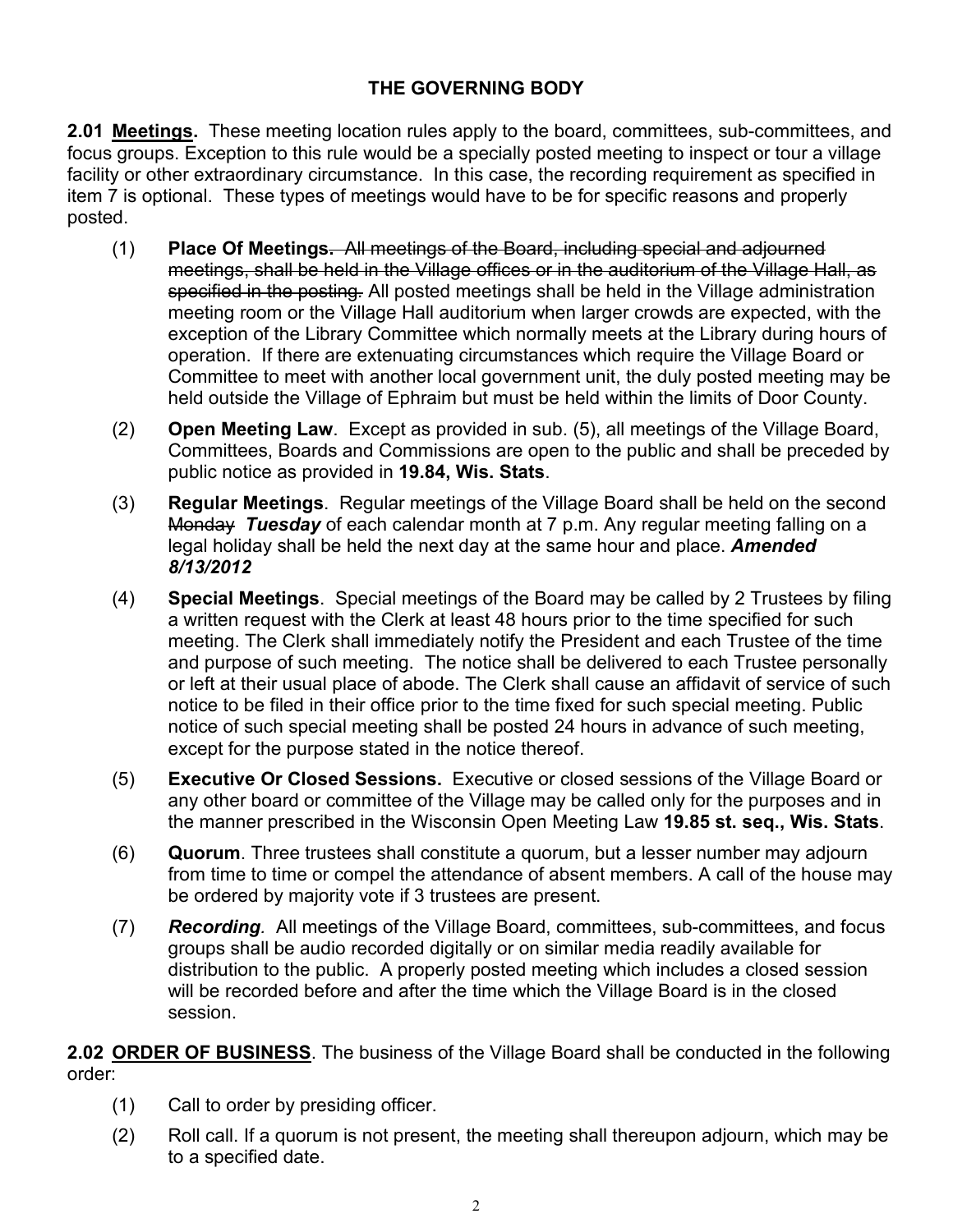- (3) Correction and approval of minutes of previous meeting.
- (4) Communication.
- (5) Public participation.
- (6) Reports of Village officers, elected and appointed.
- (7) Committee reports.
- (8) Unfinished business from previous meeting.
- (9) New business, including introduction of ordinances and resolutions.

# **2.03 PRESIDING OFFICER.**

- <span id="page-2-0"></span>(1) **Control Of Meeting.** The Village President shall preserve order and conduct the proceedings of the meeting. A member may appeal from the decision of the presiding officer. Such appeal is not debatable and must be sustained by a majority of the members present, exclusive of the presiding officer.
- (2) **Absence Of President**. If the President is absent at any meeting, the Clerk shall call the meeting to order and preside until the Board selects a trustee to preside for that meeting.
- (3) **Participation In Debate**. The presiding officer may speak upon any question or make any motion if he vacates the chair and designates a trustee to preside temporarily.

#### **2.04 RULES OF ORDER.**

- <span id="page-2-1"></span>(1) **General Rules**. The deliberations of the Board shall be conducted in accordance with the parliamentary rules contained in Robert's Rules of Order, current edition, except as otherwise provided herein.
- *(2)* **Discussion And Withdrawal of Motions**. *All resolutions and ordinances shall be included in the posted agenda packet delivered to the Board members before the meeting. All substantive motions (excluding routine approvals or adoptions of department head reports or receiving and placing on file information sent to the Board and the like) shall be in writing submitted to the Clerk.* No ordinance, resolution or other motion shall be discussed unless it has been seconded. No motion shall be withdrawn without consent of the person making the same and the person seconding it. *Written motions shall be read by the President (or presiding officer in the President's absence) before action on that motion unless the motion is tabled or withdrawn. Ordinances and resolutions shall not be read in their entirety before vote unless requested by a Trustee.*
- (3) **Ordinances And Resolutions**. Ordinances, resolutions, bylaws, communications and other matters submitted to the Board shall be read by title and author and referred to the appropriate committee by the President. Unless requested by a Trustee before final vote is taken, an ordinance or resolution must be read again in its entirety.
- *(4) Recording Of Proceedings. Meetings of the Board and all Standing Committees and Ad Hoc committees shall be recorded and videoed. The Clerk's office shall provide a recording secretary who shall be present at all meetings of these*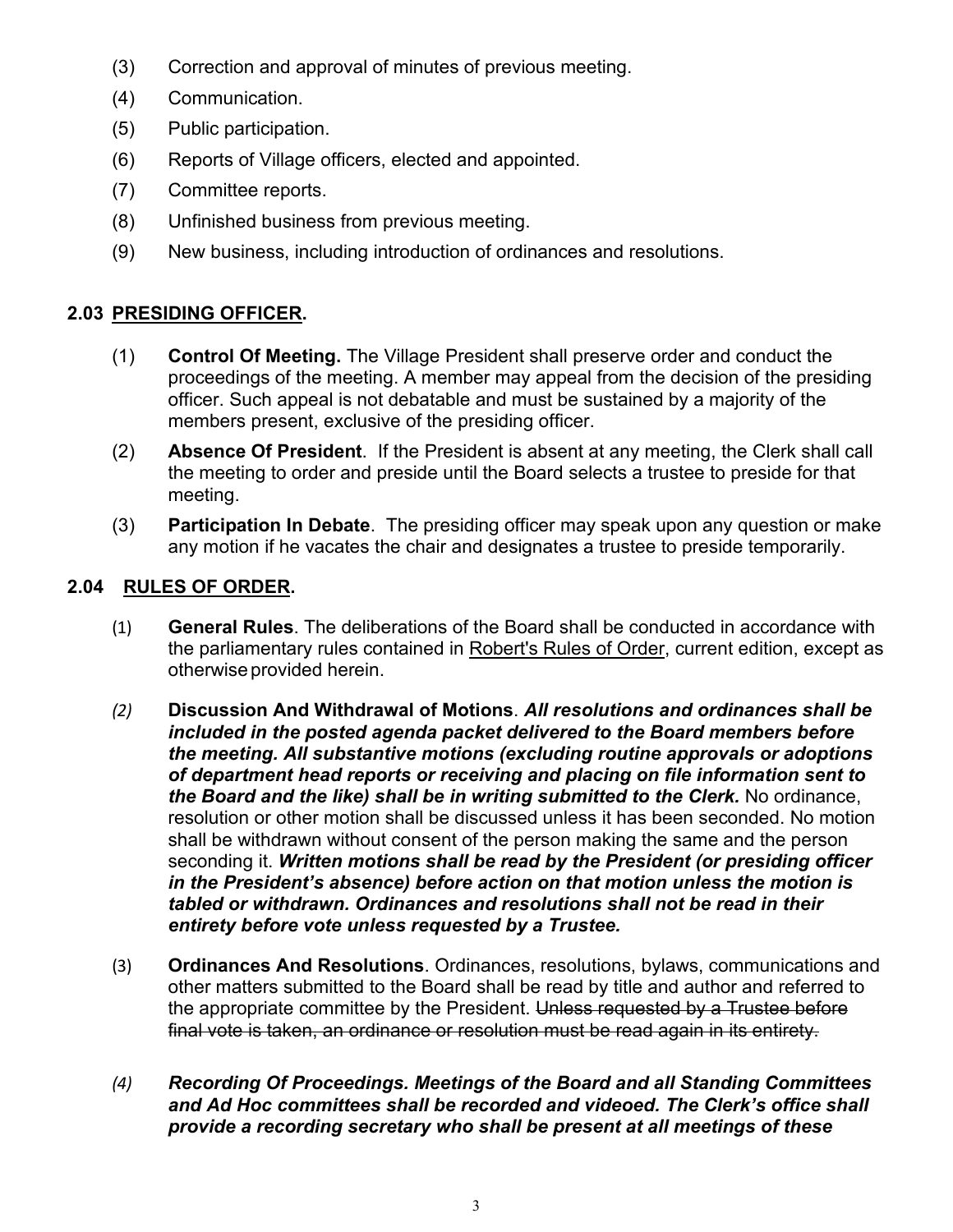<span id="page-3-0"></span>*bodies either in person or virtually. If the recording secretary cannot attend, secretary pro tem shall be appointed. The minutes may reflect the content of discussions as well as the action taken. All minutes shall be subject to review and adoption at a subsequent meeting of the body.*

#### **2.04 STANDING COMMITTEES**.

- (1) **Appointments**. At the first regular Board meeting in May the Village President shall appoint at least one Trustee to each of the following standing committees of the Village Board:
	- a) Marinas & Moorings (2016) was Coastal Management.
	- b) Physical Facilities and Utilities.
	- c) Library.
	- d) Airport.
	- e) Community Protection Committee.
	- f) Personnel Committee of the Board. \*
	- g) Historic Preservation Committee.
	- h) Plan Committee.
	- i) Wastewater Management.
	- j) Board of Appeals.
		- The Personnel Committee is comprised of all five (5) members of the Village Board.
- (2) **Chair.** The Village President shall be by reason of his office a Trustee and Chairman of the Committee on Finance, Personnel and Plan Committee, and shall designate the chairman of other standing committees of the Village Board. He *The President* shall appoint all Village Committees *Members* and designate the Chair of each. All committee appointments,except designation of Chairs, shall be subject to confirmation by a majority vote of the Board.
- *(3) Standing* **Committee Reports**. Each *standing* committee shall at each regular meeting *of the board*, submit a report on all *any* matters referred to it *the committee has forwarded to the Board for action. The Committees minutes shall also submit complete minutes of its meetings including the general discussion and action on each item the committee considers.*
- *(4)* Any committee *or a duly appointed ad hoc committee* may require any Village officer to confer with it and supply information in connection with any matter pending before it. *Department heads shall report on actions of their department and respond to inquiries from the Board at every regular meeting of the Village Board.*
- *(5) Ad Hoc Committees. The President may appoint citizens to serve in an Ad Hoc committee group to assist a standing committee or the Board gather information on a topicdesignated by the President, that has or will likely come before the Board or standing committee. The President may chair the meetings of the Ad Hoc committee or appoint a Chair. Ad Hoc committees so appointed shall*